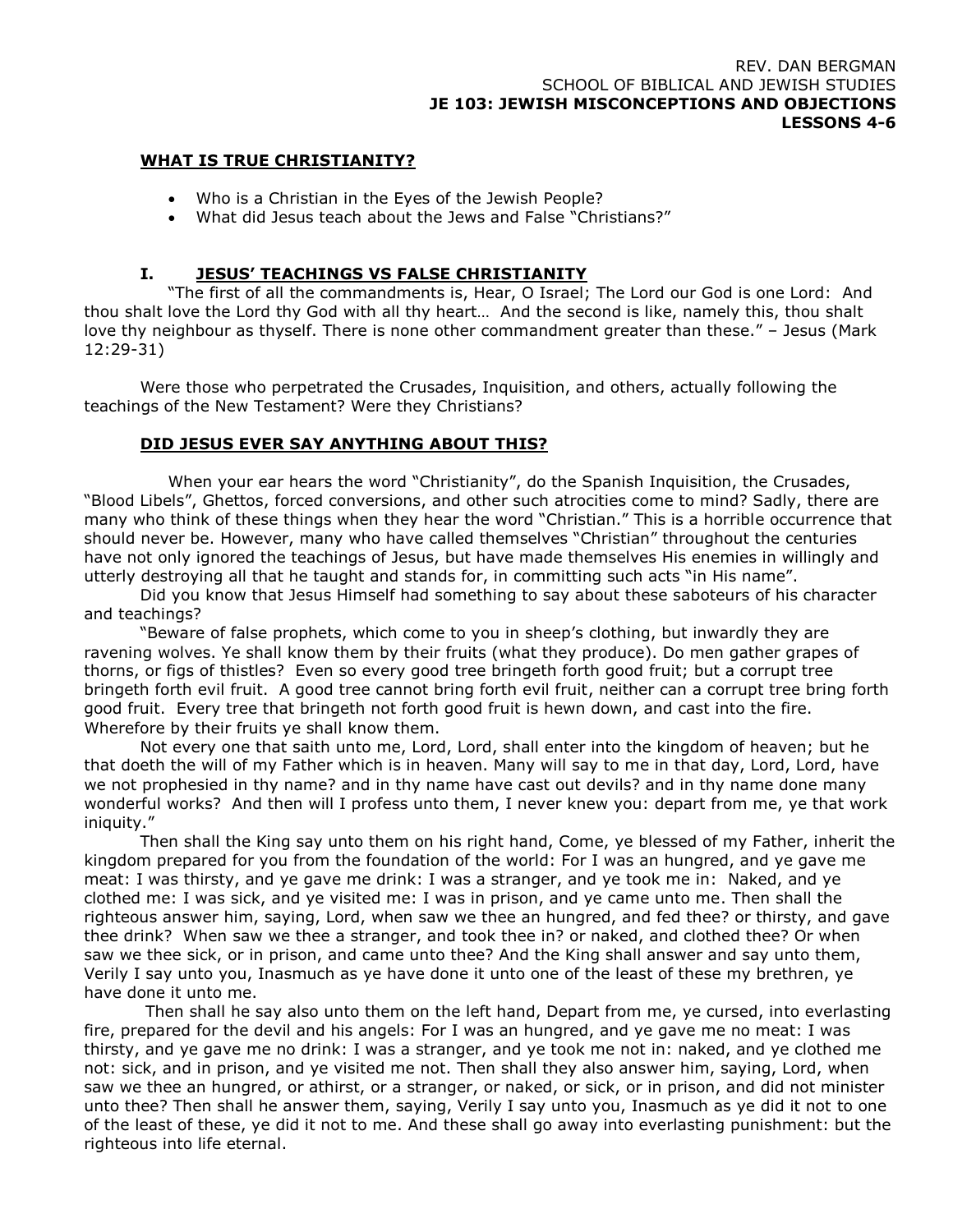#### **WHO IS A CHRISTIAN ACCORDING TO THE BIBLE? DID THE CONCEPTS BEHIND TRUE CHRISTIANITY ORIGINATE IN THE NEW TESTAMENT?**

First, before we can examine the word Christian, we must come to understand the origin of the term Christ. Christ is the Greek translation of the Hebrew word Messiah )משיח(. Due in part to the Greco-Roman culture that had saturated the Middle-East, the main spoken language in Israel in the 1st century was Greek, much like the main spoken language of a Jewish American is English today. "Christ" was not Jesus' last name, nor is it a curse word, but rather a title - one that those who followed him believed in, as well as one that he himself claimed - the Anointed One of the Hebrew Scriptures. So what then, is a Christian? Webster defines a Christian as "*a person who believes in the teachings of Jesus Christ*."

What are the teachings of Christ? Jesus taught such things as *"Blessed are the merciful: for they shall obtain mercy", "Blessed are the peacemakers: for they shall be called the children of God",* and *"Therefore all things whatsoever ye would that men should do to you, do ye even so to them: for this is the law and the prophets."*

Jesus taught humility, servant hood, and kindness. This is not at all what has characterized the majority of the history of the Roman Catholic Church. Am I saying that there are not Roman Catholics who do embody these teachings? No, I am surely not saying that. I am simply attempting to prove from the pages of the New Testament, as well as the pages of history, that the Roman Catholic movement's teachings and actions are far from "Christian", and are in many cases directly opposed to what Jesus taught. The first mention of the word "Christian" in the Bible is in Acts 11:26, which simply states that *"…the disciples were called Christians first in Antioch."*

The original context of the name "Christian" denotes that it was a name given to the followers of Jesus from an outside source. The disciples did not go through a list of names, nor draw one from a pile of suggestions, but rather it was a title given to them by those who did not follow Christ. This name was given because the disciples evidenced particular characteristics of the one who was called the "Christ". They were called "Christian" because they were "Christ-like". The word in Greek (the original language of the New Testament) is Χριστιανούς (Christianos) which literally means "little Christs or followers of Chirst". From an unbiased eye, this can hardly be said about the majority of the R.C.C.'s history (and that doesn't even take into account what it teaches).

There are many groups today that classify themselves as "Christian." Mormons, Jehovah's Witnesses, Greek and Russian Orthodox, Catholics, and countless other denominations place themselves under this banner. We must measure the creeds and deeds of such groups against the teachings of Jesus, if we are to actually gain an accurate picture of whether or not a group is truly Christian.

In reading through the unaltered history of the Roman Church, we find corruption, deceit, murder, incest, promiscuity, bribery, hatred, greed, and a host of countless other vile and treacherous acts which could most accurately be labeled as anti-Christ, not Christian! How could this possibly be if these people were "Christians?"

A true Christian, or follower of Jesus has a new heart. Let me explain. Throughout the Hebrew Scriptures, we find references to "a new heart" or "a circumcised heart."

Circumcise therefore the foreskin of your heart, and be no more stiffnecked. - Deuteronomy 10:16 Circumcise yourselves to the LORD, and take away the foreskins of your heart,

ye men of Judah and inhabitants of Jerusalem: lest my fury come forth like fire,

and burn that none can quench it, because of the evil of your doings. - Jeremiah 4:4

And I will give them one heart, and I will put a new spirit within you; and I will take the stony heart out of their flesh, and will give them an heart of flesh: That they may walk in my statutes, and keep mine ordinances, and do them: and they shall be my people, and I will be their God.

But as for them whose heart walketh after the heart of their detestable things and their abominations, I will recompense their way upon their own heads, saith the Lord GOD. - Ezekiel 11:19-21

Then will I sprinkle clean water upon you, and ye shall be clean: from all your filthiness, and from all your idols, will I cleanse you. A new heart also will I give you, and a new spirit will I put within you: and I will take away the stony heart out of your flesh, and I will give you an heart of flesh. And I will put my spirit within you, and cause you to walk in my statutes, and ye shall keep my judgments, and do them. - Ezekiel 36:25-27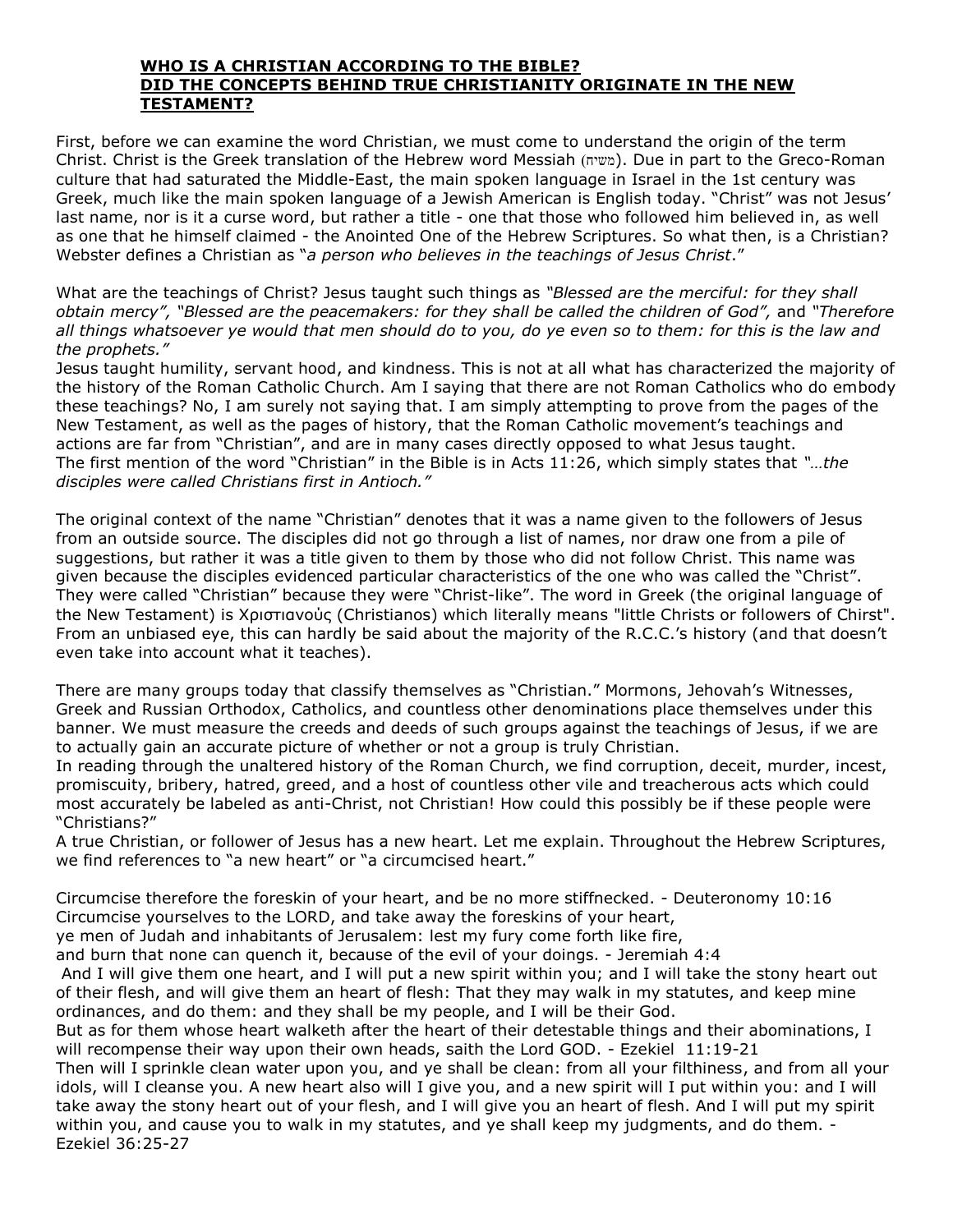# **II. AN EXAMINATION OF JOHN CHAPTER 3**

There was a man of the Pharisees, named Nicodemus, a ruler of the Jews: The same came to Jesus by night, and said unto him, Rabbi, we know that thou art a teacher come from God: for no man can do these miracles that thou doest, except God be with him. Jesus answered and said unto him, Verily, verily, I say unto thee, Except a man be born hagain, he cannot see the kingdom of God. Nicodemus saith unto him, How can a man be born when he is old? can he enter the second time into his mother's womb, and be born? Jesus answered, Verily, verily, I say unto thee, Except a man be born of water and of the Spirit, he cannot enter into the kingdom of God. That which is born of the flesh is flesh; and that which is born of the Spirit is spirit. Marvel not that I said unto thee, Ye must be born again…

## **III. CHURCH TEACHINGS COMPARED WITH SCRIPTURE**

• If one were to scour the pages of the New Testament in order to find any teachings of a "Pope" or a church hierarchy, they would come up empty handed. The New Testament speaks of "bishops" and "elders". Both of which are synonymous with each other, and with the term "pastor". Calling any religious teacher "Father" is actually scripturally forbidden. At its inception, the Church consisted primarily of Jewish men and women who believed that Jesus was the Messiah. It was only after that "Christianity" became the official state religion of the Roman empire in the fourth century under the rule of Constantine, that these new heretical teachings were formulated. Matthew 23:9

In his book, Constantine's Sword, James Carrol (a Roman Catholic Preist) tells the story of the Church and the Jews. He is obviously biased in his perspective on Church history. He at regular intervals interjects statements that attempt to paint the early Church in the likeness of Roman Catholicism. He states that:

*"…the early Jesus movement had developed, probably by the mid to late second century, into something we can call the Church. It had intimidated the highly efficient political system of the empire, dividing itself into dioceses and provinces, with local bishops serving as ecclesiastical equivalents of regional governors. The Church had redefined Rome as its administrative seat - a decision tied as much to organizational as to religious demands, even if the ancient connection to Peter was always emphasized."*

The "*ancient connection to Peter*" that Carroll mentions is an absolute fallacy, and is promoted for the sole purpose of validating the office of "*Pope*". We will examine this idea in greater detail in the pages ahead. In the first century, there was a group of people known as the "*Nicolaitans*". They held to a form of church hierarchy that Jesus specifically condemned in the book of Revelation. That movement, as well as what became the Roman Catholic Church in the fourth century, both put more authority on sinful man, than on a literal interpretation of scripture. Prayers for the dead, infant baptism, sacraments, indulgences, the exaltation of Mary as "immaculately conceived", the title "Mother of God", prayers to saints, the sacrifice of the Mass, the designation of clergy as "priests", and the "Church's" power to grant sainthood are only a few of the countless doctrines of the Roman Church that have no origin in the pages of the New Testament. We will examine some of these doctrines in the following lessons.

I would like to quote a rather lengthy passage, once again from Carroll's Constantine's Sword. It very well summarizes the event that basically created the Roman Catholic Church. I do find error however with a statement Carroll makes within it, which I will explain after the quote.

*"…the night before the battle at the Milvan Bridge, on the Tiber, Constantine saw a cross in the sky, above the legend 'In Hoc Signo Vinces' ("In This Sign Conquer"). With the news of this vision, a signal of favor from the Christian God, Constantine's troops rallied, went firmly into battle the next day, and won. Constantine himself threw Maxentius (Constantine's competition for the throne) off the bridge into the Tiber, where he drowned. On the strength of that vision, and it's fulfillment, the emperor became a Christian, so did his army, and ultimately, so did the empire… In a way, this is the second-greatest story ever told, at least concerning what we think of as Western civilization. After the death and Resurrection of Jesus, the conversion of Constantine may have been the most implication laden event in Western history. If we rarely think so, that is because we take utterly for granted the*